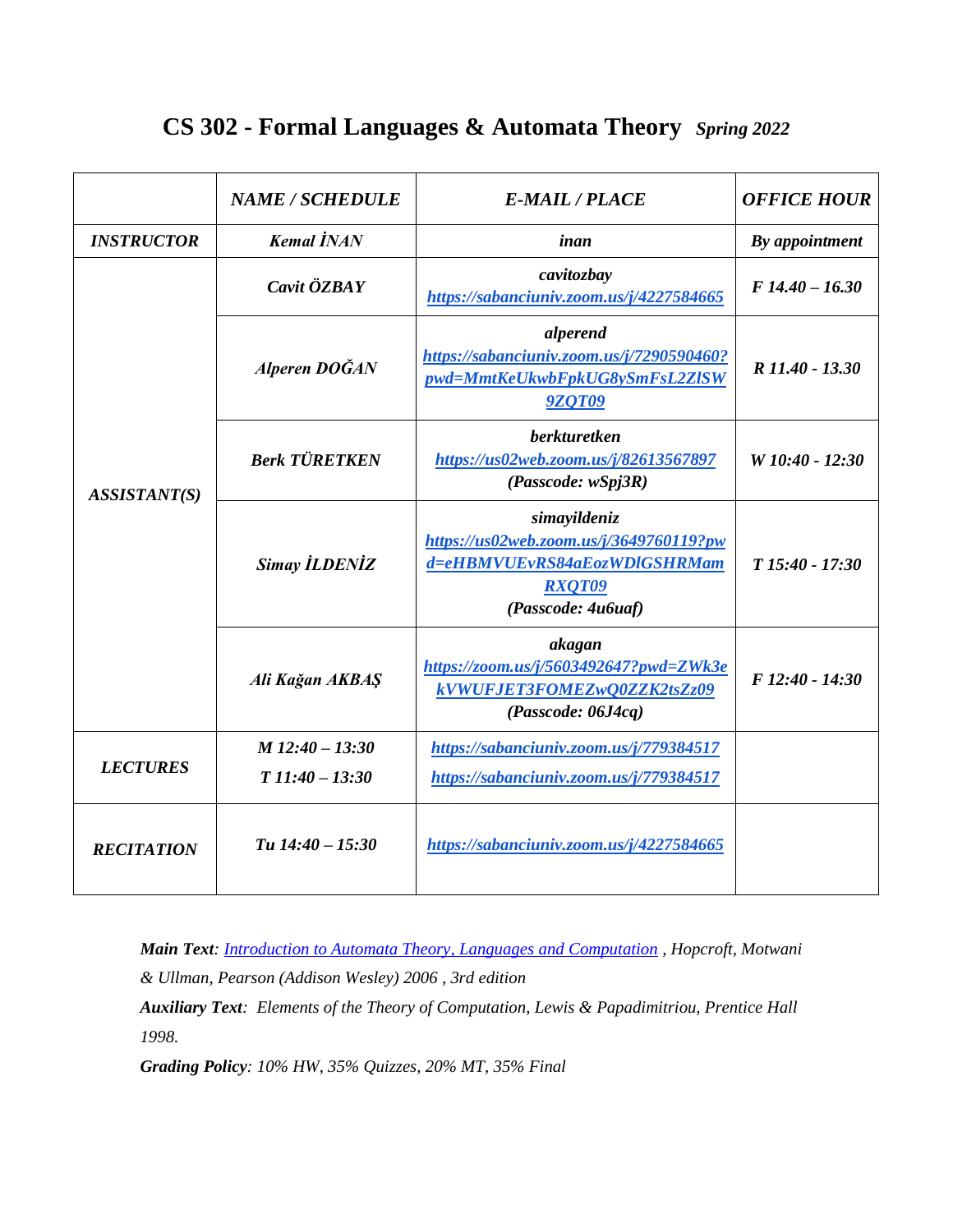*Important: 10 quizzes with 20 minute duration each shall be part of the course. Quizzes will be held during chosen lectures. A student missing more than 3 quizzes fails irrespective of medical or any other excuse! The overall quiz grading will be the average of the best 7 out of 10. Homework Policy: There will be 8 homeworks as part of the course. HW collection policy shall be announced in time.*

| Feb/<br><b>March</b> | 28<br>1,2                          | 1<br>$\overline{2}$<br><b>HW1</b><br>due 15             | $\overline{7}$<br>2,3 | 8<br>$\mathfrak{Z}$<br>$(1. s$ aat<br>sonu) | 14<br>$\mathfrak{Z}$ | 15<br>$\overline{4}$<br>HW2<br>due 29 | <b>21</b><br>4,5 | <b>22</b><br>5,6          | 28<br>6                                    | 29<br>6,7<br>HW3<br>due 12 |
|----------------------|------------------------------------|---------------------------------------------------------|-----------------------|---------------------------------------------|----------------------|---------------------------------------|------------------|---------------------------|--------------------------------------------|----------------------------|
| <b>April</b>         | $\boldsymbol{4}$<br>$\overline{7}$ | 5<br>7,8                                                | 11<br>9,10            | <b>12</b><br>11,12<br><b>HW4</b><br>due 26  | 18<br><b>Midterm</b> | 19<br>12,13                           | 25<br>13         | 26<br>14<br>HW5<br>due 17 | $2-8$ May<br><b>SPRING</b><br><b>BREAK</b> |                            |
| <b>May</b>           | $\boldsymbol{g}$<br>15             | 10<br>15                                                | 16<br>16              | 17<br>16<br>HW6<br>due 31                   | 23<br>16             | 24<br>17                              | 30<br>17         | 31<br>17<br>HW7<br>due 7  |                                            |                            |
| <b>June</b>          | 6<br>17                            | $\overline{7}$<br>17<br><b>HW8</b><br>due final<br>rec. |                       |                                             |                      |                                       |                  |                           |                                            |                            |

## *Tentative Schedule (green dates = 2 hours)*